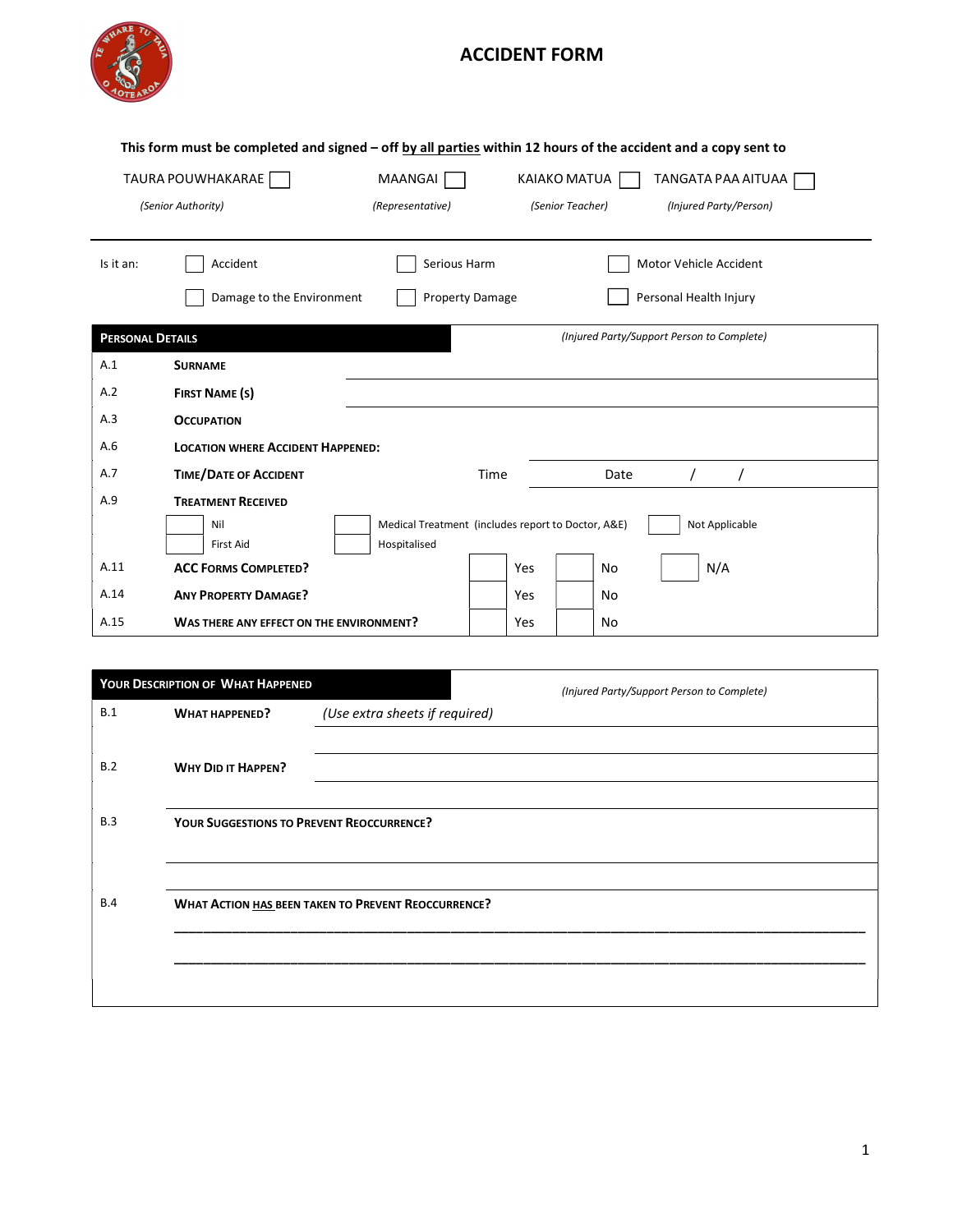

## ACCIDENT FORM

|         | <b>ACCIDENT DETAILS</b>                            |  |                                          |                                                       | (Injured Party/Support Person to Complete)     |
|---------|----------------------------------------------------|--|------------------------------------------|-------------------------------------------------------|------------------------------------------------|
|         |                                                    |  |                                          |                                                       |                                                |
| C.1     | <b>TASK BEING PERFORMED AT TIME OF ACCIDENT</b>    |  |                                          |                                                       |                                                |
|         |                                                    |  |                                          |                                                       |                                                |
|         | <b>Names of Witnesses:</b>                         |  |                                          |                                                       |                                                |
| C.2     | <b>DESCRIPTION - WHAT HAPPENED?</b>                |  |                                          |                                                       |                                                |
|         | Hit by moving, falling object                      |  |                                          | Body Stressing (eg: OOS)                              |                                                |
|         | <b>Biological factors</b>                          |  |                                          | Chemicals or other substances                         |                                                |
|         | Fall, trip or slip                                 |  |                                          | Heat, radiation or energy                             |                                                |
|         | Hitting, objects with part of the body             |  |                                          | <b>Mental Stress</b>                                  |                                                |
|         | Sound or pressure                                  |  |                                          |                                                       |                                                |
|         |                                                    |  |                                          |                                                       |                                                |
| C.3     | <b>ANALYSIS - WHAT CAUSED THE ACCIDENT?</b>        |  |                                          |                                                       |                                                |
|         | Animals / Humans                                   |  |                                          |                                                       | Lack of concentration or inattention           |
|         | Another person                                     |  |                                          | Language difficulties                                 |                                                |
|         | Appliances, equipment (i.e.; computers)            |  |                                          |                                                       | Non-power handtools (i.e.; chisels, adze)      |
|         | Bacteria/Virus<br>Chemicals or flammable materials |  |                                          | Machinery or fixed equipment                          | Mobile plant or transport (i.e.; cars, mowers) |
|         | Environmental (i.e.; noise, heat, dust, light)     |  |                                          | Physical stress or exertion                           |                                                |
|         | Inadequate or lack of resources                    |  |                                          |                                                       | Poor workplace design (equipment, layout)      |
|         | Insufficient supervision                           |  |                                          |                                                       | Power equipment, tools or appliance            |
|         | Lack of knowledge of hazards or controls           |  |                                          | Unsafe behaviour (drugs, alcohol, personal stressors) |                                                |
|         | Lack of protective equipment/clothing              |  | Unsafe work conditions/practices/methods |                                                       |                                                |
|         | Lack of training or experience to do the job       |  | Workload - Excessive                     |                                                       |                                                |
|         | Other (specify)                                    |  |                                          |                                                       |                                                |
| C.4     | TYPE OF INJURY RECEIVED (SPECIFY ALL)              |  |                                          |                                                       |                                                |
|         | Amputation                                         |  | Fatigue - (tiredness)                    |                                                       | Neck Injury                                    |
|         | Back Injury (incl Sprain)                          |  | Fatal                                    |                                                       | Open wound (includes large cuts)               |
|         | <b>Bone Fracture</b>                               |  | Foreign body (incl. Eye)                 |                                                       | Occupational Disease/illness                   |
|         | Bruising or crushing                               |  | Fracture spine                           |                                                       | Occupational Overuse (OOS)                     |
|         | <b>Burns</b>                                       |  | Head Injury                              |                                                       | Poisoning or toxic effects                     |
|         | Damage to artificial aid                           |  | Internal injury of trunk                 |                                                       | Psychological Injury (Stress)                  |
|         | Dislocation                                        |  | Minor injury (cuts, scratch)             |                                                       | Skin Disease or irritation                     |
|         | <b>Environmental Damage</b>                        |  | Multiple injuries                        |                                                       | Tumour (malignant or benign)                   |
|         | Eye Injury                                         |  | Muscle Sprain or Strain                  |                                                       |                                                |
|         | <b>BODY PART INJURED</b>                           |  |                                          |                                                       |                                                |
|         |                                                    |  |                                          |                                                       |                                                |
|         | Head                                               |  | Legs                                     |                                                       | <b>Multiple Locations</b>                      |
|         | Neck                                               |  | Trunk (middle torso)                     |                                                       | Arms, hands, fingers                           |
| $C.5\,$ | Systemic -internal organs                          |  | Other (Specify)                          |                                                       |                                                |